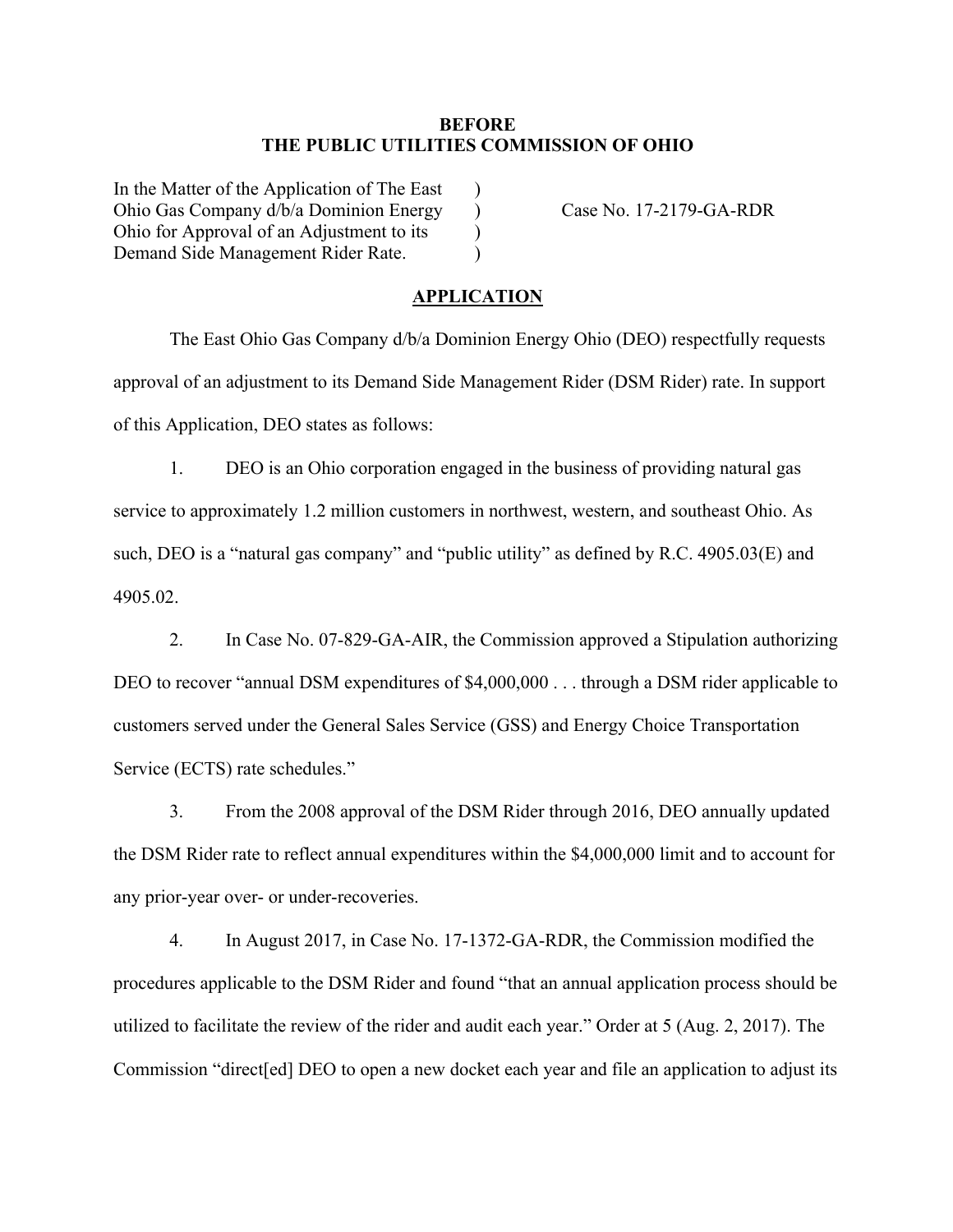DSM rider rate. The DSM rider adjustment application, including related supporting schedules, calculations, and proposed tariffs, shall be filed at least annually, by no later than December 1, for the Commission's review and approval." *Id*. at 6.

5. In accordance with the Commission's Order, DEO files this application seeking approval of an updated DSM Rider rate of **\$0.0340** per Mcf for all customers in its service territory subject to the DSM Rider. The rate has been calculated to recover \$4 million, as authorized under the 07-829 Stipulation, plus or minus any prior year under- or over-recoveries. Schedules supporting the calculation of the rate, including prior year recoveries and historical and projected volumes, are included as Attachment 1 to this Application.

6. The proposed DSM Rider rate reflects **an increase of \$0.0008** from the currently effective rate of \$0.0332 per Mcf. The increase in the proposed rate results from an underrecovery of costs due to a lower level of applicable recovery volumes than had been planned for the period October 2016 through September 2017.

7. Consistent with the currently effective rider rate, DEO has calculated the per Mcf rate in this application using planned volumes based on normal weather for the prospective twelve-month period ending September 30, 2018.

8. The expenditures proposed for recovery through the DSM Rider are within the \$4 million annual limit established by the 07-829 Stipulation and reflect the costs associated with programs reviewed by and implemented under the guidance of the DSM Collaborative. As such, these costs are just and reasonable and qualify for recovery through the DSM Rider.

9. The resulting rate of \$0.0340 per Mcf for all DEO customers subject to the DSM Rider is just and reasonable and should be approved. Copies of the proposed and scored current tariff sheets are included as Attachment 2 to this Application.

2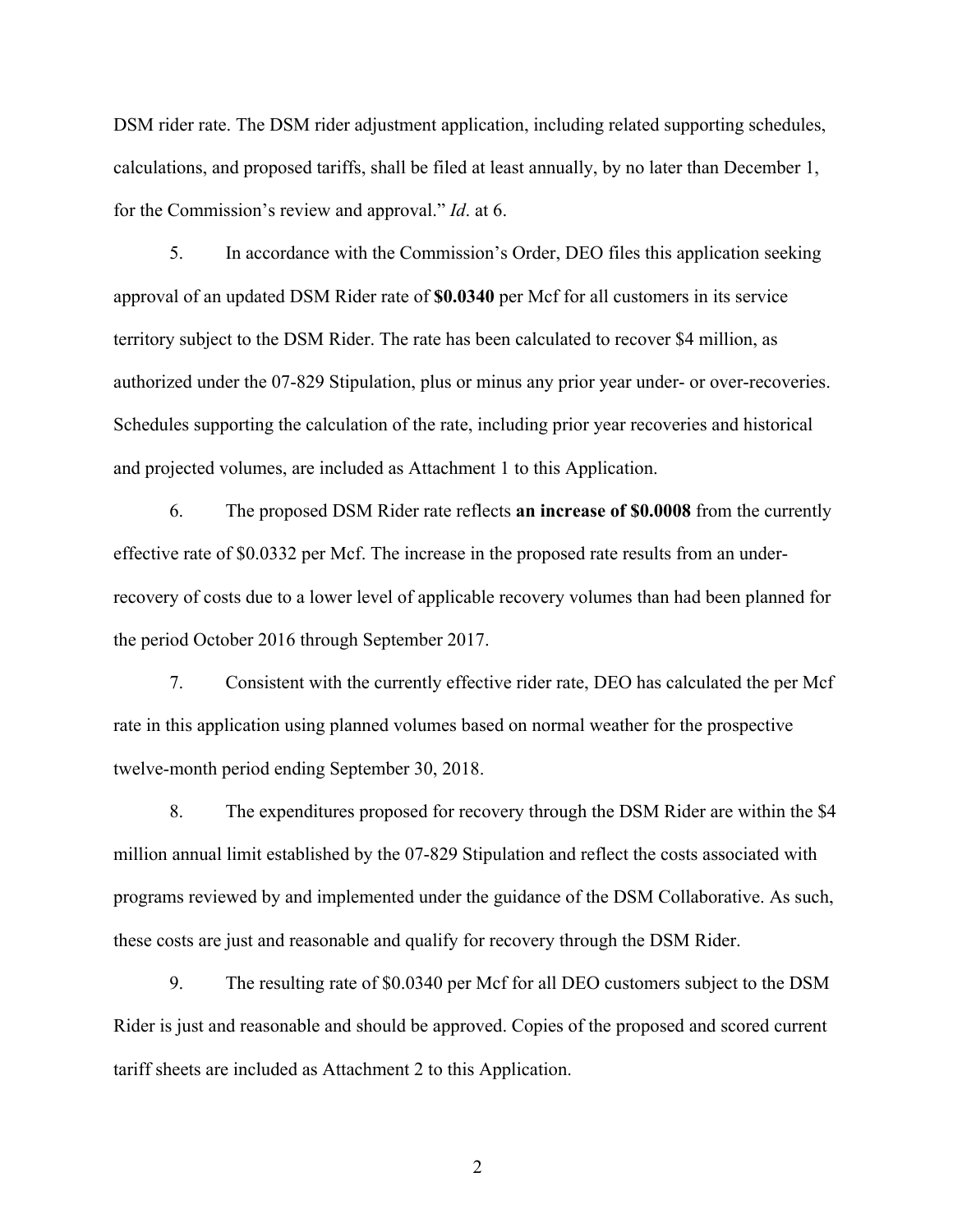WHEREFORE, DEO respectfully requests that the Commission approve the adjustment of DEO's DSM Rider as proposed in this Application and grant any other necessary and proper relief.

Dated: November 15, 2017 Respectfully submitted,

/s/ Andrew J. Campbell Mark A. Whitt (0067996) (Counsel of Record) Andrew J. Campbell (0081485) Rebekah J. Glover (0088798) WHITT STURTEVANT LLP The KeyBank Building 88 E. Broad St., Suite 1590 Columbus, Ohio 43215 Telephone: (614) 224-3946 Facsimile: (614) 224-3960 whitt@whitt-sturtevant.com campbell@whitt-sturtevant.com glover@whitt-sturtevant.com (Counsel willing to accept service by email)

ATTORNEYS FOR THE EAST OHIO GAS COMPANY D/B/A DOMINION ENERGY OHIO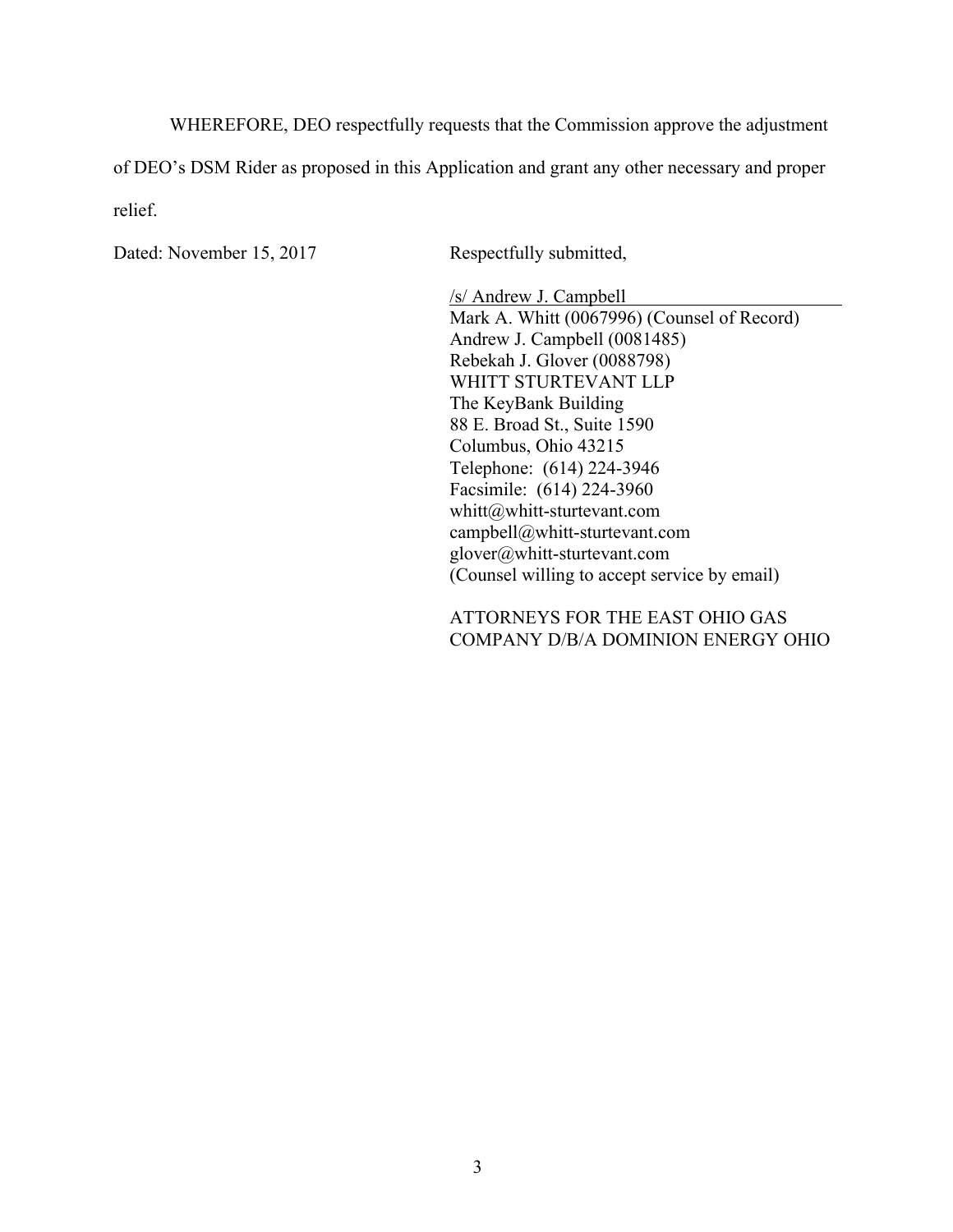## **Dominion Energy Ohio Demand Side Management Rider Calculation November 2017**

### **DSM Expense:**

| Prior Year Costs:<br>Annual Amount to be Recovered by DSM Rider<br>Prior Year's Under-recovered DSM Amount (October 2015 - Sep 2016)<br>Total to be Recovered<br>Recoveries - October 1, 2016 through September 30, 2017 | \$       | 4,000,000.00<br>479,419.00<br>4,479,419.00<br>(3,906,064.47) |           |
|--------------------------------------------------------------------------------------------------------------------------------------------------------------------------------------------------------------------------|----------|--------------------------------------------------------------|-----------|
| Unrecovered DSM Costs                                                                                                                                                                                                    |          | 573,354.53                                                   |           |
| Amount to be Recovered - Oct-2017 through Sept-2018                                                                                                                                                                      |          | 4,000,000.00                                                 |           |
| Total to be Recovered in the Coming Year                                                                                                                                                                                 | \$       | 4,573,354.53                                                 | (a)       |
| <b>Applicable Rate Schedule Planned Volumes:</b><br>General Sales Service (GSS)<br>Energy Choice Transportation Service (ECTS)<br>Total                                                                                  |          | 13,623,640<br>120,928,497<br>134,552,137                     | (b)       |
| <b>Resulting DSM Rider Calculation</b>                                                                                                                                                                                   |          | 0.0340                                                       | (a) / (b) |
| <b>Current DSM Rider</b><br><b>Rider Change Increase (Decrease)</b>                                                                                                                                                      | \$<br>\$ | 0.0332<br>0.0008                                             |           |

| Reconciliation to Books:                       |      |            |
|------------------------------------------------|------|------------|
| Balance of GL# 1171195 as of October 31, 2017  | -SS  | 457.531.46 |
| Add back: October estimated recoveries         |      | 115,823.07 |
| Total unrecovered DSM as of September 30, 2017 | - \$ | 573.354.53 |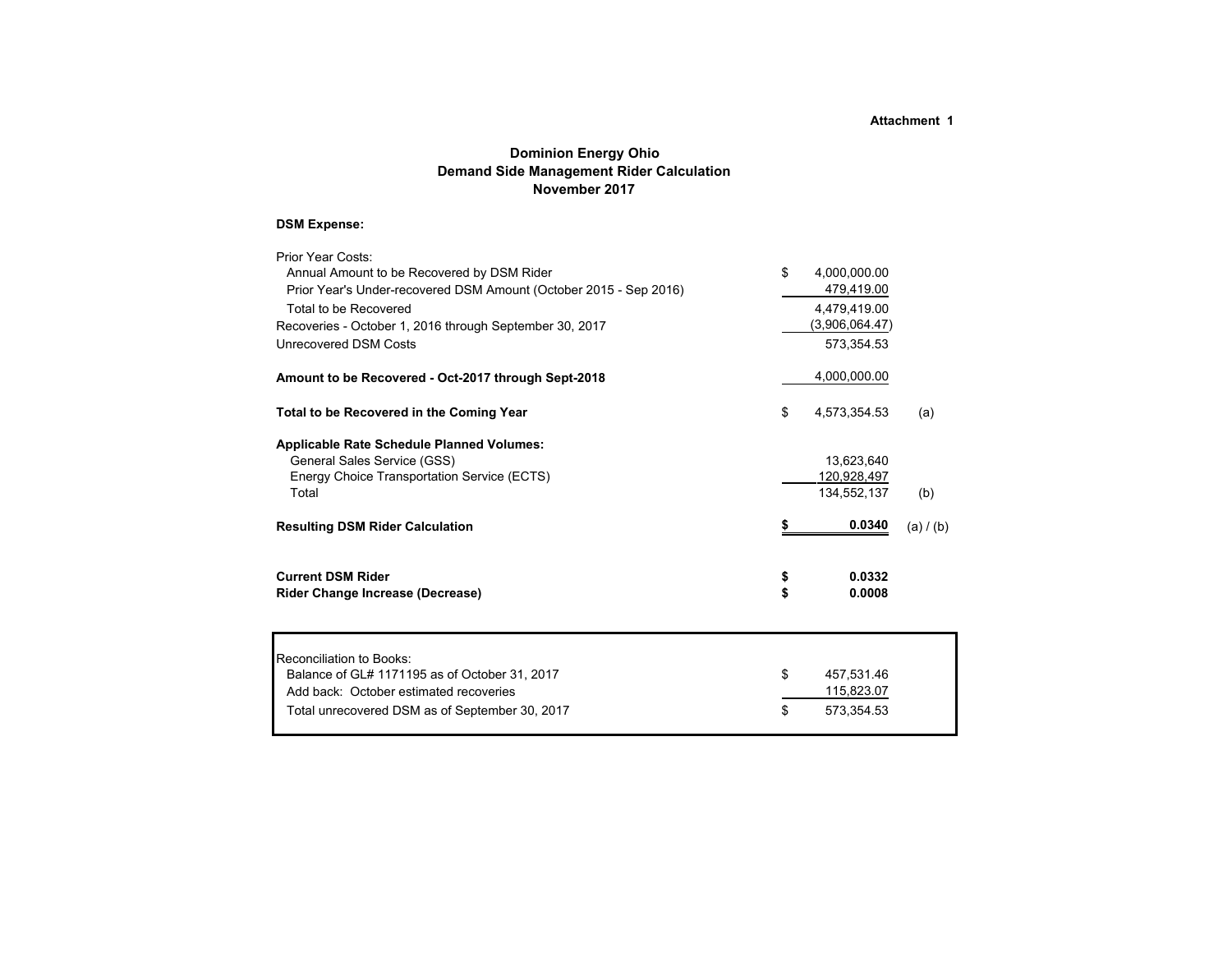### Oct-16 Nov-16 Dec-16 Jan-17 Feb-17 Mar-17 Apr-17 May-17 Jun-17 Jul-17 Aug-17 Sep-17 2017 Q4-2016 - Sep-17 FINAL FINAL FINAL Q4-2016 FINAL FINAL FINAL FINAL FINAL FINAL FINAL FINAL FINAL Total Total **Volumes (Mcf)** Sales CCS 371,377.5 1,023,482.0 2,158,493.1 3,553,352.6 2,494,164.0 1,833,214.5 1,633,201.5 872,681.5 529,276.8 249,062.8 172,210.3 162,323.9 224,526.8 8,170,662.1 11,724,014.7 SBS 2,437.9 1,664.4 3,569.4 7,671.7 2,354.3 2,271.8 31,305.9 26,690.3 377.7 0.0 468.3 414.1 169.0 64,051.4 71,723.1 373,815.4 1,025,146.4 2,162,062.5 3,561,024.3 2,496,518.3 1,835,486.3 1,664,507.4 899,371.8 529,654.5 249,062.8 172,678.6 162,738.0 224,695.8 8,234,713.5 11,795,737.8 Energy Choice CCS 3,097,364.7 8,052,616.1 18,436,425.2 29,586,406.0 22,054,801.6 17,749,568.3 15,729,593.3 9,298,827.6 5,356,729.6 2,678,643.2 2,145,067.6 1,998,972.9 2,417,364.4 79,429,568.5 109,015,974.5 SBS 31,140.5 80,995.8 155,343.0 267,479.3 195,081.9 160,075.8 147,184.6 98,354.9 64,822.0 35,044.4 29,533.2 27,472.1 30,027.2 787,596.1 1,055,075.4 3,128,505.2 8,133,611.9 18,591,768.2 29,853,885.3 22,249,883.5 17,909,644.1 15,876,777.9 9,397,182.5 5,421,551.6 2,713,687.6 2,174,600.8 2,026,445.0 2,447,391.6 80,217,164.6 110,071,049.9 Total DSM Volumes 3,502,320.6 9,158,758.3 20,753,830.7 33,414,909.6 24,746,401.8 19,745,130.4 17,541,285.3 10,296,554.3 5,951,206.1 2,962,750.4 2,347,279.4 2,189,183.0 2,672,087.4 88,451,878.1 121,866,787.7 **Dollars** Sales CCS \$ 9,805.12 \$ 27,023.23 \$ 69,222.62 \$ 106,050.97 \$ 82,733.61 \$ 60,859.58 \$ 54,211.75 \$ 29,004.94 \$ 17,617.85 \$ 8,286.68 \$ 5,727.78 \$ 5,399.71 \$ 7,474.40 \$ 271,316.30 \$ 377,367.27 SBS \$ 7.82 \$ 43.93 \$ 80.09 \$ 131.84 \$ 33.60 \$ 64.43 \$ 87.01 \$ 32.36 \$ 0.12 \$ - \$ 4.91 \$ 1.67 \$ 5.62 \$ 229.72 \$ 361.56<br>\$ 9.812.94 \$ 27.067.16 \$ 69.302.71 \$ 106.182.81 \$ 82.767.21 \$ 60.924.01 \$ 54.298.76 \$ 29.037.30 \$ 17.617 **106,182.81** \$ 82,767.21 \$ 60,924.01 \$ 54,298.76 \$ 29,037.30 \$ 17,617.97 \$ 8,286.68 \$ 5,732.69 \$ 5,401.38 \$ Energy Choice CCS \$ 81,719.89 \$ 212,606.74 \$ 590,242.92 \$ 884,569.55 \$ 732,128.40 \$ 589,425.46 \$ 522,560.09 \$ 309,361.73 \$ 178,370.79 \$ 89,145.89 \$ 71,367.51 \$ 66,503.99 \$ 80,442.27 \$ 2,639,306.13 \$ 3,523,875.68<br>SBS \$ 50.1  $\frac{1}{3}$  59.18 \$ 182.57 \$ 695.73 \$ 937.48 \$ 1,053.15 \$ 897.62 \$ 702.92 \$ 402.97 \$ 208.00 \$ 90.86 \$ 59.26 \$ 50.29 \$ 57.41 \$ 3,522.48 \$ 402.97 \$ 21.779.07 \$ 212.789.31 \$ 590.938.65 \$ 88.507.03 \$ 73.181.55 \$ 590.99.968 \$ 2, \$ 885,507,03 \$ 733,181,55 \$ 590,323.08 \$ 523,263.01 \$ 309,764,70 \$ 178,578.79 \$ 89,236.75 \$ 71,426.77 \$ 66.554.28 \$ 80,499.68 \$ 2,642,828.61 \$ 3.528,335.64 Total DSM Recoveries \$ 91,592.01 \$ 239,856.47 \$ 660,241.36 \$ 991,689.84 \$ 815,948.76 \$ 651,247.09 \$ 577,561.77 \$ 338,802.00 \$ 196,196.76 \$ 97,523.43 \$ 77,159.46 \$ 71,955.66 \$ 87,979.70 \$ 2,914,374.63 \$ 3,906,064.47 **Volumes & Dollars**

### **Dominion Energy Ohio 2017 Demand Side Management (DSM) Rider**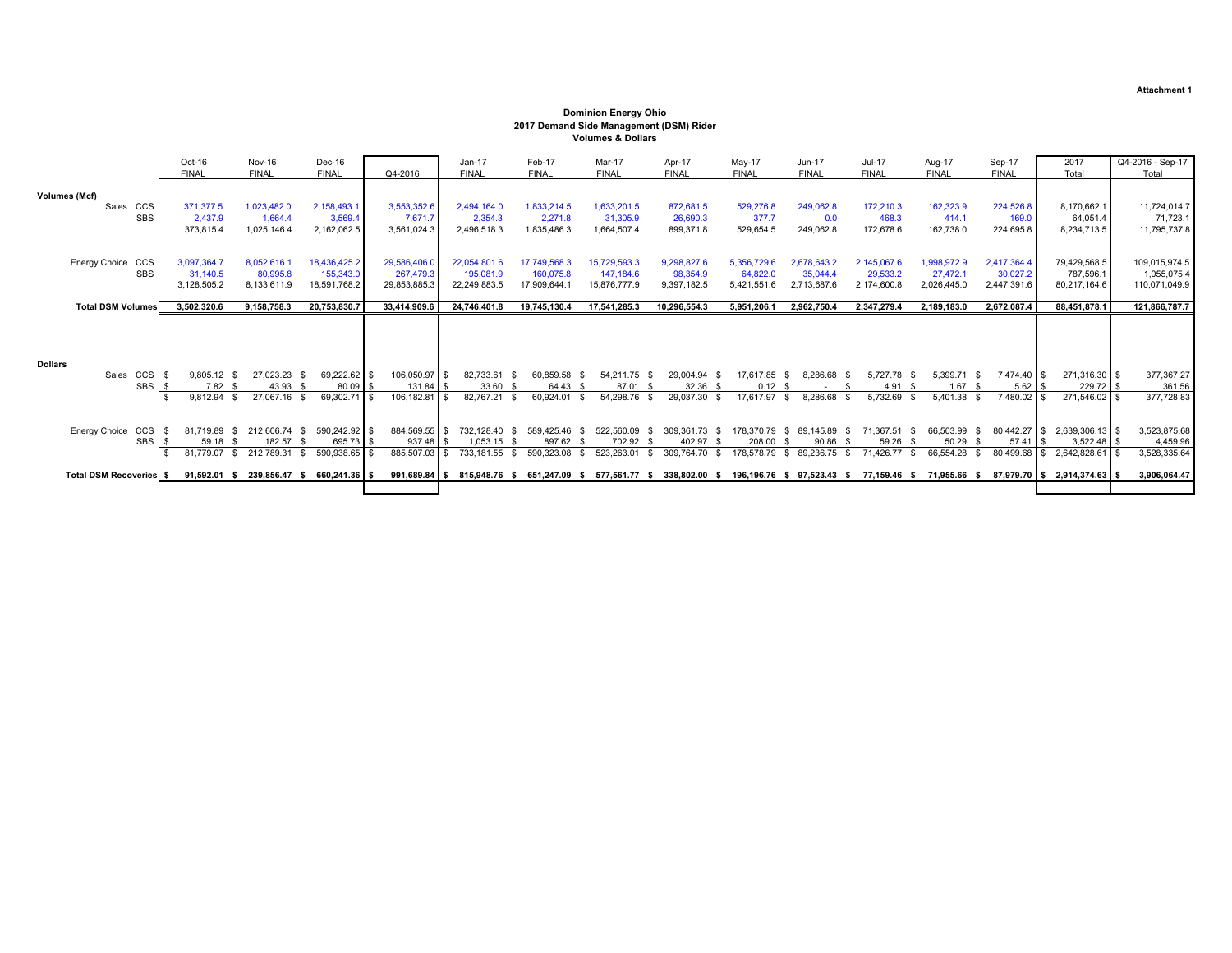## **Dominion Energy Ohio Demand Side Management Rider Calculation Normalized Plan Volumes Through September 2018**

|                | <b>SBS</b> |             | <b>CCS</b> |             | <b>Total</b> |             | Grand        |
|----------------|------------|-------------|------------|-------------|--------------|-------------|--------------|
|                | <b>GSS</b> | <b>ECTS</b> | <b>GSS</b> | <b>ECTS</b> | <b>GSS</b>   | <b>ECTS</b> | <b>Total</b> |
| October 2017   | 190        | 7,426       | 943.460    | 6,552,092   | 943,650      | 6,559,518   | 7,503,168    |
| November       |            | 13,291      | 1,525,020  | 11,519,794  | 1,525,020    | 11,533,085  | 13,058,105   |
| December       | 358        | 20,418      | 2,469,377  | 18,585,394  | 2,469,735    | 18,605,812  | 21,075,547   |
| January 2018   | 206        | 25,051      | 2,465,324  | 22,498,832  | 2,465,530    | 22,523,883  | 24,989,413   |
| February       | 362        | 21,161      | 2,126,677  | 20,442,880  | 2,127,039    | 20,464,041  | 22,591,080   |
| March          |            | 17,963      | 1,843,063  | 17,400,272  | 1,843,063    | 17,418,235  | 19,261,298   |
| April          |            | 9,439       | 857,775    | 9,467,473   | 857,775      | 9,476,912   | 10,334,687   |
| May            | 69         | 3,302       | 396,315    | 4,094,957   | 396,384      | 4,098,259   | 4,494,643    |
| June           | 29         | 1,309       | 296,775    | 2,907,403   | 296,804      | 2,908,712   | 3,205,516    |
| July           | 11         | 1,088       | 210,589    | 2,256,689   | 210,600      | 2,257,777   | 2,468,377    |
| August         | 11         | 1,088       | 196,399    | 2,131,995   | 196,410      | 2,133,083   | 2,329,493    |
| September      | 65         | 1,863       | 291,565    | 2,947,317   | 291,630      | 2,949,180   | 3,240,810    |
| Plan 12-Months | ,301       | 123,399     | 13,622,339 | 120,805,098 | 13,623,640   | 120,928,497 | 134,552,137  |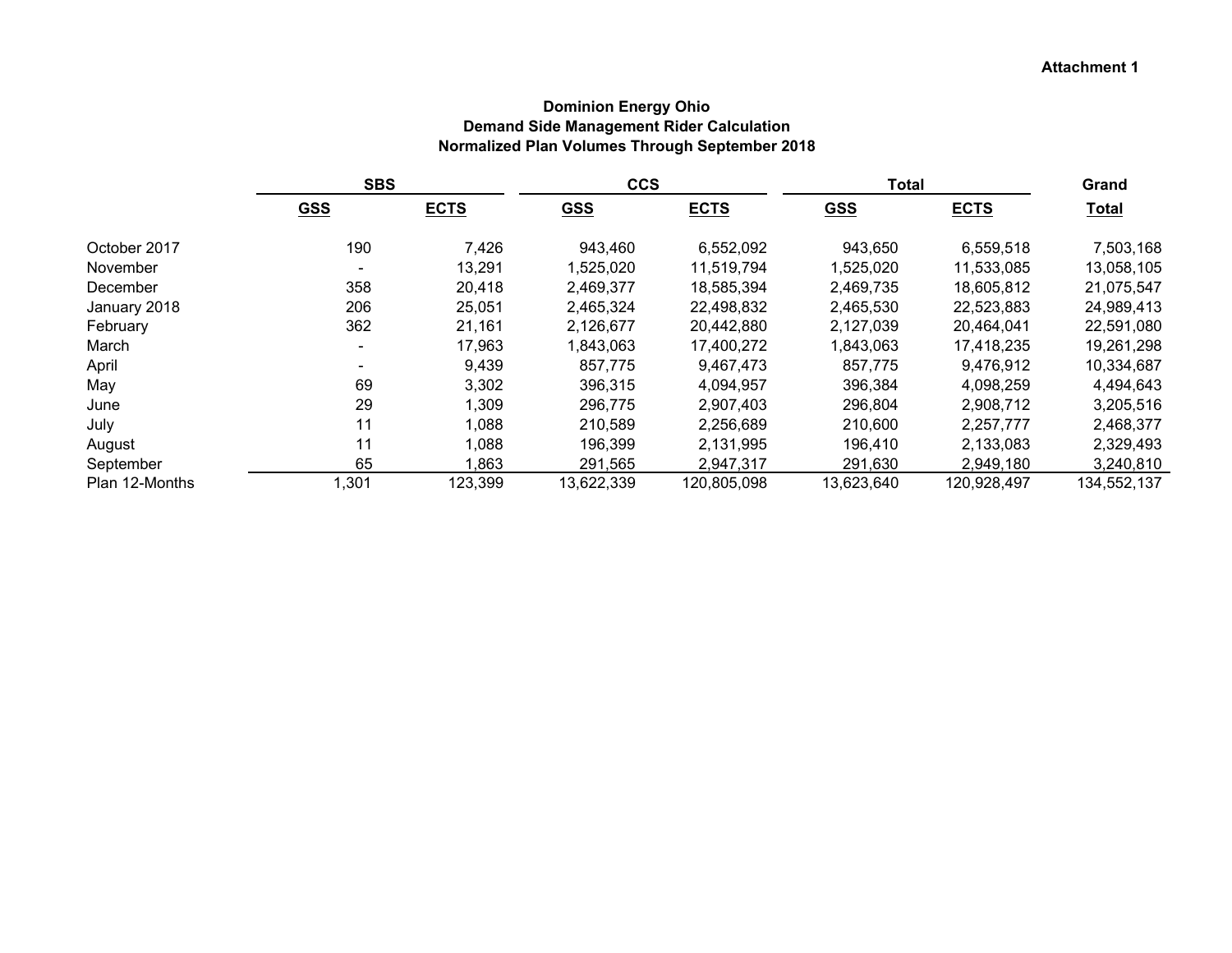|                             | <b>SBS</b> |             | <b>CCS</b> |             | <b>Total</b> |             | Grand        |
|-----------------------------|------------|-------------|------------|-------------|--------------|-------------|--------------|
|                             | <u>GSS</u> | <b>ECTS</b> | <b>GSS</b> | <b>ECTS</b> | <b>GSS</b>   | <b>ECTS</b> | <b>Total</b> |
| October 2016                | 2.438      | 31.141      | 371.378    | 3.097.365   | 373.815      | 3.128.505   | 3,502,321    |
| November                    | 1.664      | 80,996      | 1,023,482  | 8.052.616   | 1.025.146    | 8.133.612   | 9,158,758    |
| December                    | 3.569      | 155.343     | 2,158,493  | 18,436,425  | 2.162.063    | 18.591.768  | 20,753,831   |
| January 2017                | 2,354      | 195,082     | 2,494,164  | 22,054,802  | 2,496,518    | 22.249.884  | 24,746,402   |
| February                    | 2,272      | 160,076     | 1,833,215  | 17,749,568  | 1,835,486    | 17,909,644  | 19,745,130   |
| March                       | 31.306     | 147.185     | 1,633,202  | 15,729,593  | 1,664,507    | 15,876,778  | 17,541,285   |
| April                       | 26,690     | 98,355      | 872.682    | 9,298,828   | 899.372      | 9.397.183   | 10,296,554   |
| May                         | 378        | 64,822      | 529.277    | 5,356,730   | 529.655      | 5,421,552   | 5,951,206    |
| June                        |            | 35,044      | 249.063    | 2,678,643   | 249.063      | 2.713.688   | 2,962,750    |
| July                        | 468        | 29.533      | 172.210    | 2,145,068   | 172.679      | 2.174.601   | 2,347,279    |
| August                      | 414        | 27,472      | 162.324    | 1,998,973   | 162.738      | 2.026.445   | 2,189,183    |
| September                   | 169        | 30,027      | 224,527    | 2,417,364   | 224,696      | 2,447,392   | 2,672,087    |
| <b>Historical 12-Months</b> | 71,723     | 1,055,075   | 11,724,015 | 109,015,975 | 11,795,738   | 110,071,050 | 121,866,788  |

#### **Dominion Energy Ohio Demand Side Management Rider Calculation Actual Historical Volumes October 2016 - September 2017**

#### **Normalized Plan Volumes October 2016 - September 2017**

|                | <b>SBS</b> |             | <b>CCS</b> |             | Total      |             | Grand       |
|----------------|------------|-------------|------------|-------------|------------|-------------|-------------|
|                | <b>GSS</b> | <b>ECTS</b> | <b>GSS</b> | <b>ECTS</b> | <b>GSS</b> | <b>ECTS</b> | Total       |
| October 2016   | 190        | 7,407       | 955,215    | 6,530,436   | 955,405    | 6,537,843   | 7,493,248   |
| November       |            | 13,267      | 1,539,523  | 11,539,691  | 1,539,523  | 11,552,958  | 13,092,481  |
| December       | 358        | 20,385      | 2,489,713  | 18,609,047  | 2,490,071  | 18,629,432  | 21,119,503  |
| January 2017   | 658        | 23,565      | 2,844,096  | 22.179.186  | 2,844,754  | 22.202.751  | 25,047,505  |
| February       | 185        | 19,493      | 2,537,010  | 20,201,195  | 2,537,195  | 20,220,688  | 22,757,883  |
| March          | 644        | 17,586      | 2.118.346  | 17,355,865  | 2,118,990  | 17.373.451  | 19.492.441  |
| April          | 460        | 9,723       | 1,082,411  | 9,198,684   | 1,082,871  | 9,208,407   | 10,291,278  |
| May            | 96         | 3,608       | 476,034    | 4,016,217   | 476,130    | 4,019,825   | 4,495,955   |
| June           | 12         | 1,372       | 362,281    | 2,838,696   | 362,293    | 2,840,068   | 3,202,361   |
| July           |            | 1,109       | 266.735    | 2,197,585   | 266.735    | 2,198,694   | 2,465,429   |
| August         |            | 1,099       | 251,934    | 2,072,870   | 251,934    | 2,073,969   | 2,325,903   |
| September      | 107        | .860        | 384.133    | 2.875.333   | 384.240    | 2.877.193   | 3,261,433   |
| Plan 12-Months | 2,710      | 120.474     | 15,307,431 | 119.614.805 | 15,310,141 | 119,735,279 | 135.045.420 |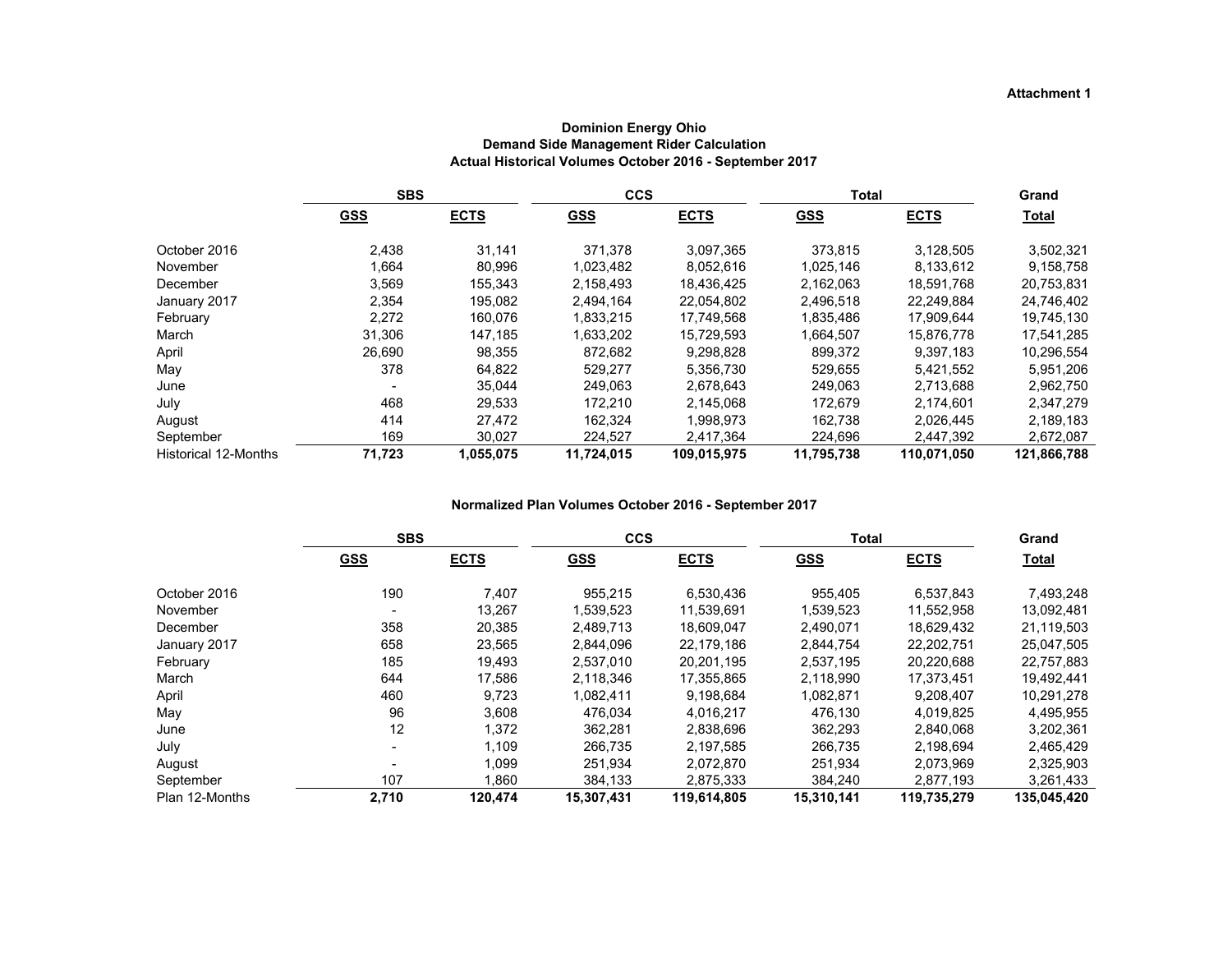THE EAST OHIO GAS COMPANY Ninth Revised Sheet No. DSM 1 Superseding Eighth Revised Sheet No. DSM 1

# **Demand Side Management Rider**

An additional charge of \$0.0340 per Mcf to recover the cost of demand side management programs shall be applied to all volumes delivered under the following rate schedules:

- a) General Sales Service Residential
- b) General Sales Service Nonresidential
- c) Energy Choice Transportation Service Residential
- d) Energy Choice Transportation Service Nonresidential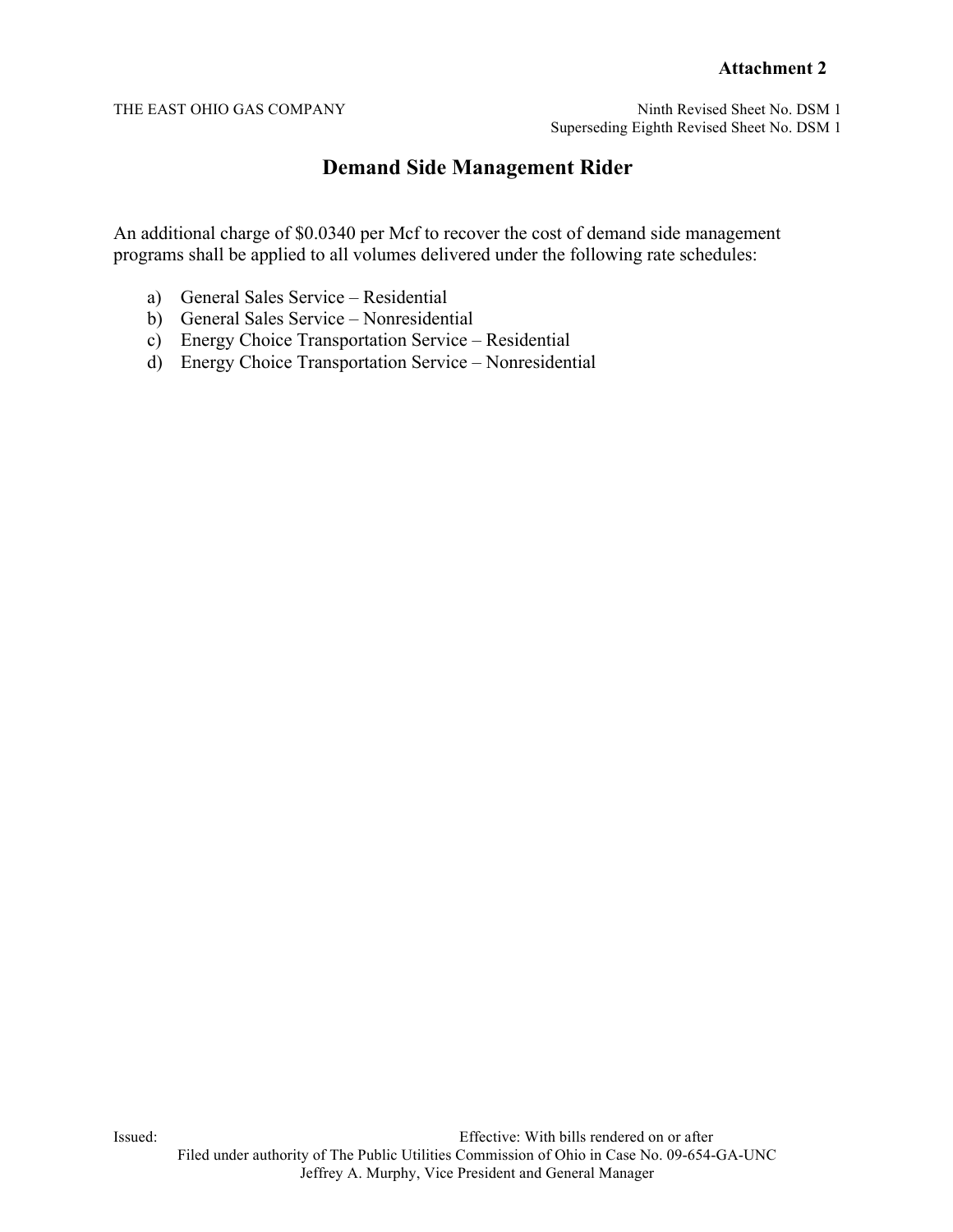THE EAST OHIO GAS COMPANY Eighth-Ninth Revised Sheet No. DSM 1 Superseding Seventh Eighth Revised Sheet No. DSM 1

# **Demand Side Management Rider**

An additional charge of \$0.03320.0340 per Mcf to recover the cost of demand side management programs shall be applied to all volumes delivered under the following rate schedules:

- a) General Sales Service Residential
- b) General Sales Service Nonresidential
- c) Energy Choice Transportation Service Residential
- d) Energy Choice Transportation Service Nonresidential